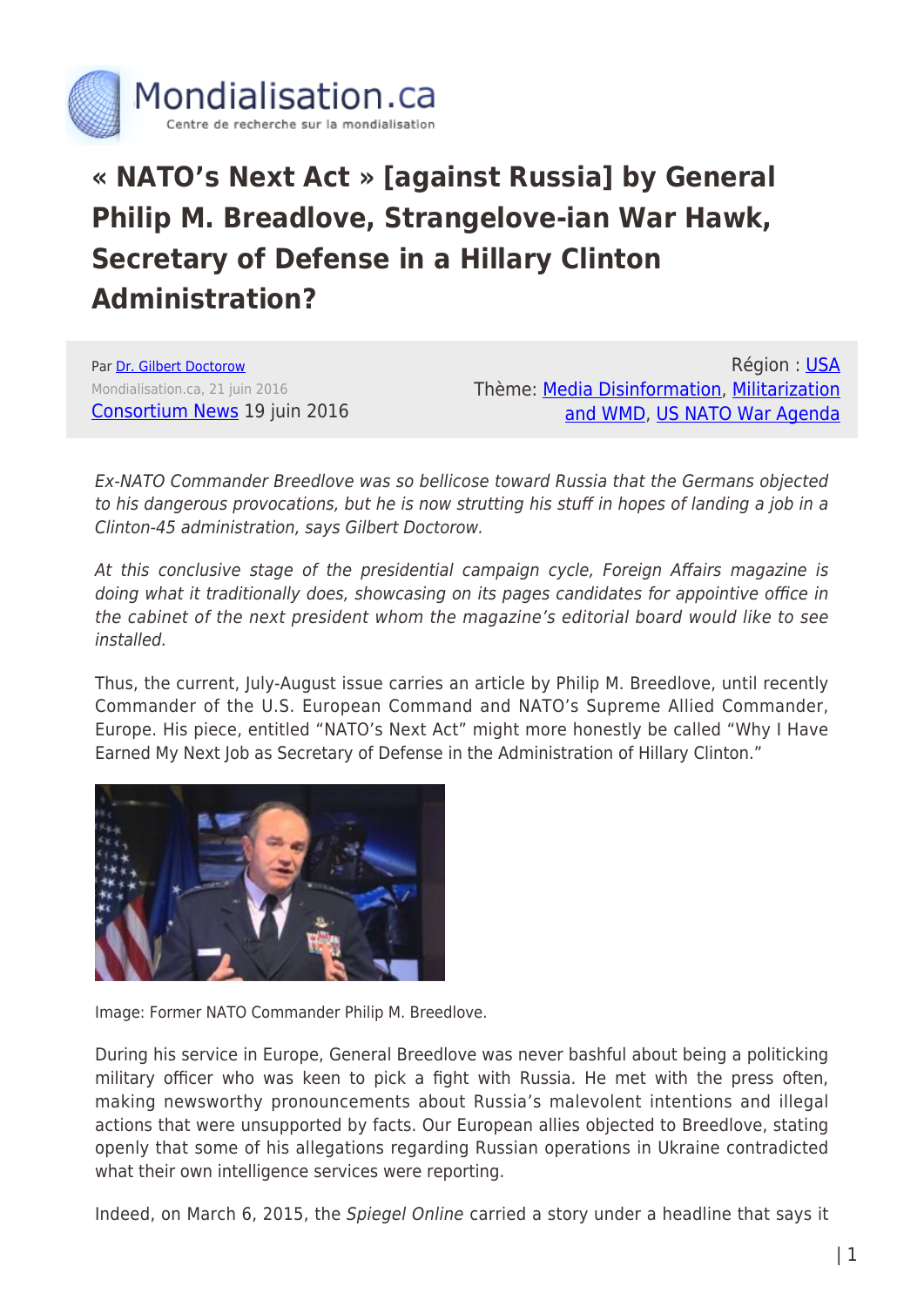all: "Breedlove's Bellicosity: Berlin Alarmed by Aggressive NATO Stance on Ukraine." At the time, it was believed that Breedlove was trying to sabotage the recently instituted cease-fire in Donbas and overturn the Minsk-2 Accords in favor of resumed fighting in which the U.S. would provide Kiev with lethal weapons. By this scenario, a full-blown proxy war with Russia would follow.

The purpose of the new essay in *Foreign Affairs* is, as I say, to spread the word on what Breedlove achieved in his three years on duty in Europe by turning NATO around and giving it a new/old calling. When he arrived, NATO was busy extricating itself from its failed campaigns out of region, in Afghanistan and Iraq, where it had faced unfamiliar challenges for which it was ill-equipped, fighting insurgencies and irregular troops.

On his watch, a new threat was seen emerging in Eastern Europe. In Breedlove's words, this took the form of a revitalized and aggressive Russia, seeking to reclaim its great power status and sphere of influence in post-Soviet space.

With its takeover of Crimea in March 2014 and involvement in the Donbas on behalf of Russian-speaking forces rebelling against the new Maidan government in Kiev, Russia demonstrated both defiance of the American-controlled New World Order and breathtaking military prowess. It thereby became a threat worthy of NATO's finest traditions as defender of "law and order" on the European home front.

Still more recent Russian action in Syria awakened Breedlove to the fact that Russia's ambitions are global. In this context he now declares Russia, with its nuclear arsenal, to be an "existential threat" to the United States which must be met by superior force. After all, Breedlove tells us, force is all that the Kremlin understands.

After going through this pre-history, Breedlove explains exactly what we are doing now to strengthen NATO in Poland, the Baltic States and Romania/the Black Sea so as to be prepared to resist Russian aggression and deter its existential threat.

## Upside-Down Narrative

Most everything is wrong with what Breedlove tells us in his article. It is a perfect illustration of the consequences of the monopoly control of our media and both Houses of Congress by the ideologists of the Neoconservative and Liberal Interventionist School. We see a stunning lack of rigor in argumentation in Breedlove's article coming from absence of debate and his talking only to yes-men.



Image: Peter Sellers playing Dr. Strangelove as he struggles to control his right arm from making a Nazi salute.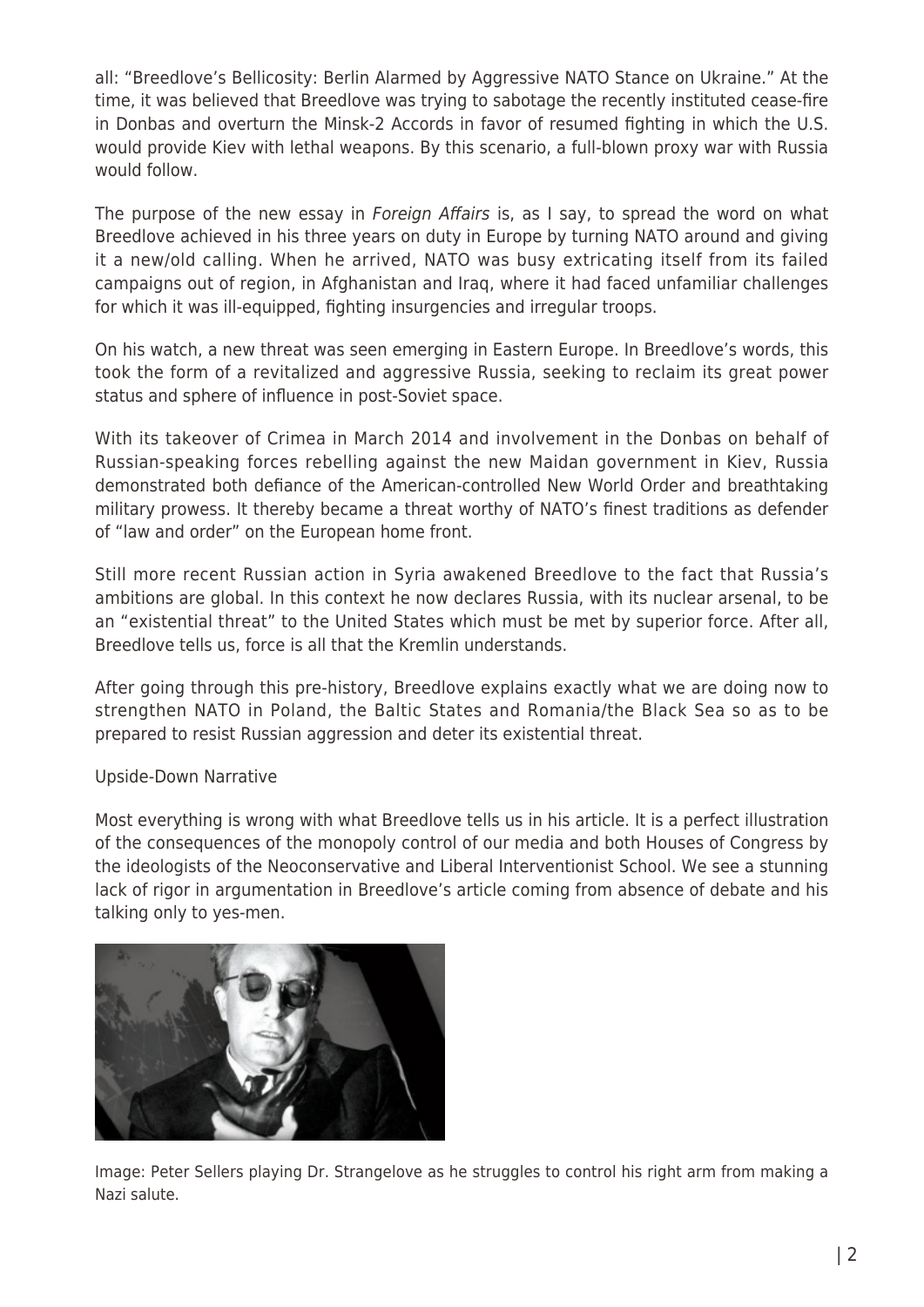Perhaps the biggest mistakes are conceptual: urging military means to resolve what are fundamentally political issues over the proper place of Russia in the European and global security architecture. Whereas for Clausewitz war was "a continuation of politics by other means," for Breedlove politics – in this case, diplomacy – do not exist, only war.

In this respect, Breedlove is merely perpetuating the stone deafness of American politicians dating back to Dmitry Medvedev's proposal in 2010 to negotiate an international convention bringing Russia in from the cold. The earnest offer of Russia's most Westernizing head of state in a hundred years was left without response.

Breedlove's entire recounting of what NATO is doing to stop a Russian threat to the Baltics and to Poland — through additional NATO boots on the ground and pre-positioned American heavy equipment fails — to mention, let alone explain what possible reason there might be for a Russian attack.

I contend that no realistic assessment of Russian national interest could justify their taking over the territories in question. The net result of any occupation could only be heavily negative due to hostile local populations even without considering its geopolitical consequences or retaliatory military and other action by the West.

Presumably the logic behind the assumption of Russian aggressive designs is illogic: the assumption of an insane Russian leadership. Such a line of thinking would be the direct fruit of the demonization of Vladimir Putin and of Russia more generally that the U.S. media has disseminated gleefully, with encouragement from the Obama administration.

Breedlove's would-be boss in the Oval Office, Hillary Clinton, has likened the Russian ruler to Hitler. That obviates the need to examine rational calculations of your adversary.

Then there is Breedlove's totally wrong-headed conceptualization of what constitutes the world order that he says is under threat. In his understanding, the United State is, by definition, the sole supplier of public good to the world and everything that it initiates is selfless and right.

This self-righteousness begins with history, with the sequencing of who did what to whom, who honored and who violated international obligations, who is the aggressor and who is the victim. But this all comes down to one question: when did history start.

In Breedlove's reading of history, the narrative that counts and is relevant to where we are today all started with the Russian "invasion" of Crimea. The controversial overthrow of the legitimately elected President of Ukraine on Feb. 22, 2014, the day after France and Germany brokered an agreement between the government and opposition (for reduced presidential powers and early elections) does not exist in Breedlove's version of history. Nor, of course, does any other prior Western intervention in the intra-Ukrainian power struggle going back to the start of the Maidan demonstrations in December 2013.

This leaves us with the whole series of Russian reactions that he gives us without any reference to the missing actions by the U.S.-led West. There are other holes in Breedlove's logic through which you could drive a tank, if I may use metaphors from his domain of expertise.

Reassessing Russian Might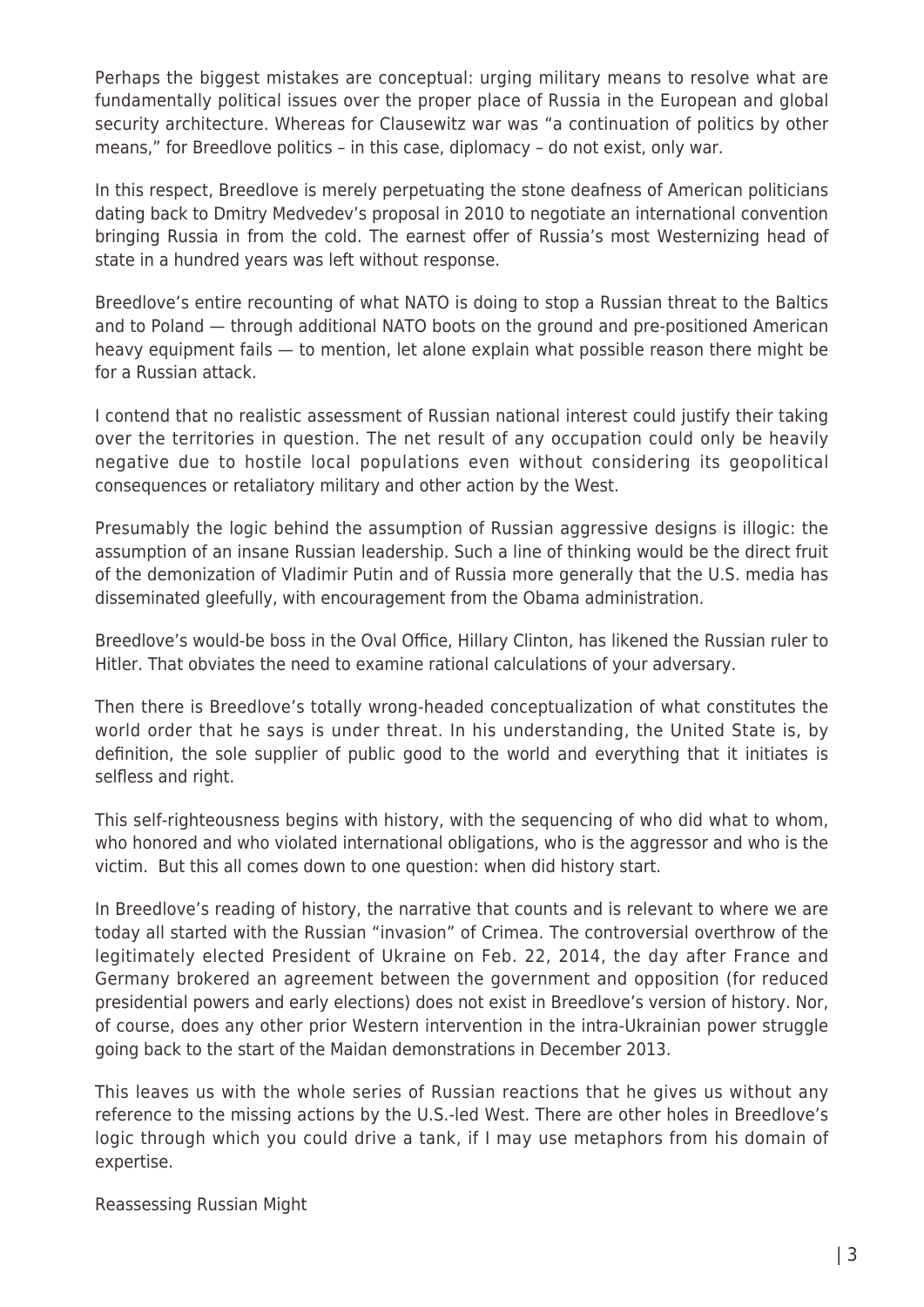It is in a way refreshing to see Breedlove recognize (within limits) the newfound capabilities of the Russian military, which just several years ago were mocked by Western commentators, even by the occupant of the Oval Office.



Image: A scene from "Dr. Strangelove," in which the bomber pilot (played by actor Slim Pickens) rides a nuclear bomb to its target in the Soviet Union.

Breedlove does underestimate the skills and equipment of the Russian air force and insists on the underlying military superiority of the U.S. and its NATO allies in the European theater. But, on balance, he asserts that today Russia poses an existential military threat to the United States. It would be nice if he finished the thought and explained exactly how and why (since Russia is not the only country with nuclear weapons and the ability to deliver them but like those other countries – China, for instance – has no rational reason to do so unless directly threatened).

In any case, what is the appropriate response to an existential threat? Do you recommend the continued rapid build-up of NATO forces precisely at Russia's Baltic and Black Sea borders to counter a perceived (though nonexistent) localized threat or do you address the existential threat by seeking to minimize tensions?

To date, and into the next five years, all of the U.S. and NATO measures which Breedlove describes and for which he takes credit have only unnerved the Russians and caused them to respond with equally provocative and dangerous counter-measures of a localized nature without in any way compromising their nuclear capability to wipe the United States off the map in any hot war.

Does this baiting the Russians near their borders make any sense? This was precisely the point that German Minister of Foreign Affairs Frank Walter Steinmeier has just called out in an interview published in Bild am Sonntag in which he speaks against any further saberrattling by NATO in Poland or the Baltic States.

The seeming parallels between stepping up to the line today, and stepping up to the line in Berlin during the Cold War are illusory. The present line is not in a distant buffer zone which Joseph Stalin had created precisely for this purpose, to remove conflict from Russia's borders.

It is so threatening to Russia's survival that the Kremlin is now moving vast military resources from Central Russia into the Leningrad Oblast, within a very few miles of the new NATO presence just across the border in the Baltics. The time for either side to react to local military incidents has been shortened immensely compared to the past. This is a formula for Doomsday which Breedlove willfully ignores.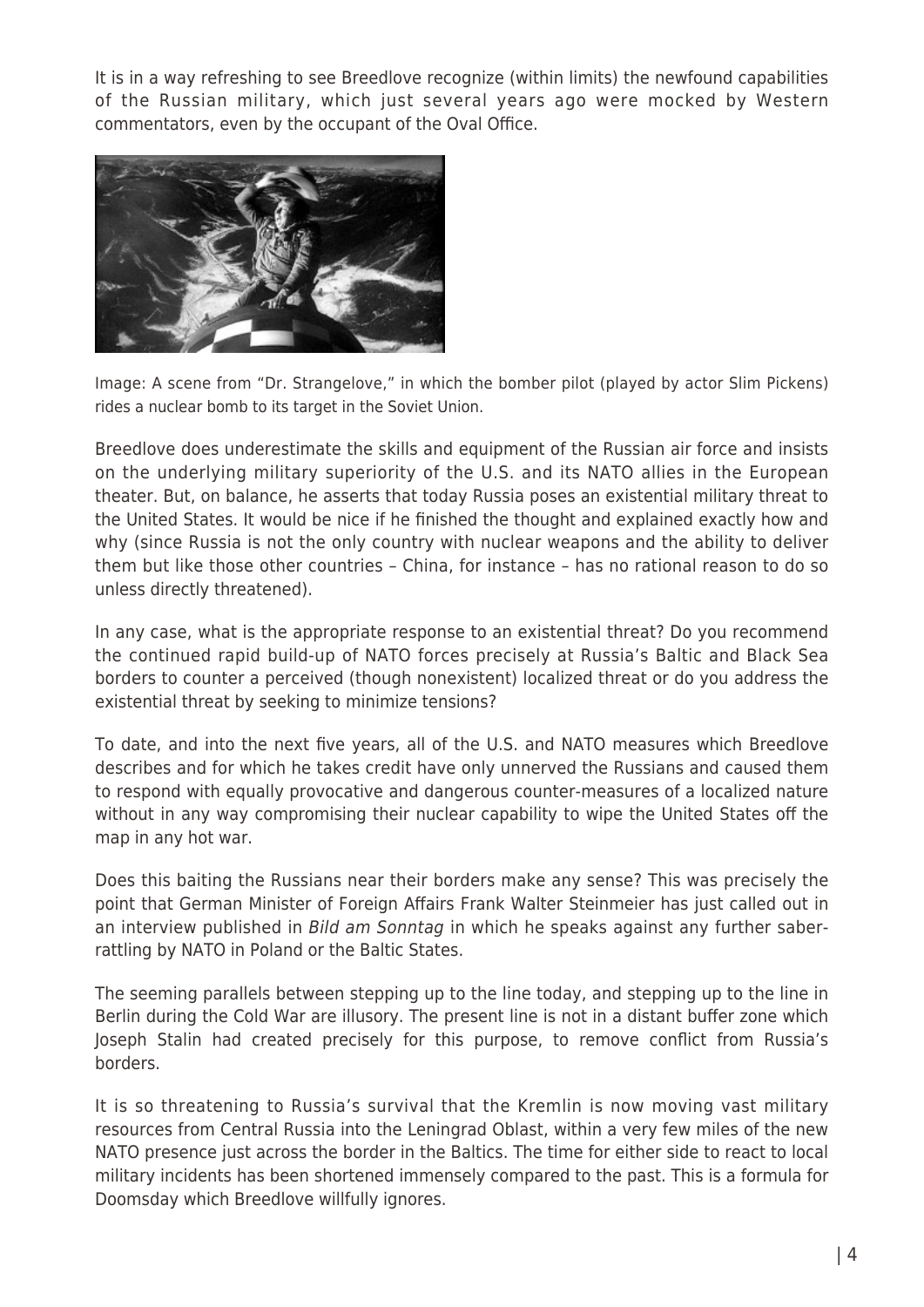The \$3.4 billion expenditure, which President Obama has allocated to bring forward depots of American heavy equipment and key personnel to Poland, Romania and the Baltic States, recognizes the logistical disadvantage of NATO forces under the remote defense perimeter that extends to Russia's western and southern frontiers. But it cannot resolve this intractable disadvantage.

Territorial Disadvantage

It has been argued that a major factor that worked against Russian forces in World War I was logistical – the length of time it took Russia to move its men and equipment from the centers of population of the country hundreds if not thousands of kilometers away to its western borders where the fight against Germany was going on.



Image: NATO headquarters in Brussels, Belgium.

Today, the U.S. and NATO have placed themselves in exactly the same disadvantage by seeking to fight Russia in a conventional war right where the Russians are concentrating the bulk of their strength and where NATO can at best only position "trip wire" forces having symbolic, not actual military defensive value.

The best that NATO can propose, it would seem, is to snatch the Russian enclave of Kaliningrad (the clear mission of the Anakonda-16 games now going on in Poland) in case the Russians occupied the Baltic States (within the 60 hours or so that a recent Rand Institute study suggests is feasible).

However, as President Putin has stated clearly, such encroachment on Russian soil will unleash a nuclear response from Russia that will include missile attacks on the mainland USA, i.e. not limited to the European theater.

Finally, let's consider another absurdity in General Breedlove's letter setting out his candidacy for a cabinet position. He repeats, parrot-like, the position of the Obama administration and of putative Democratic candidate for President Hillary Clinton that we can selectively cooperate with Russia on issues of common interest like counter-terrorism, Pacific fishing rights (!) and the like even as we remain engaged in a life-or-death scramble for position on the ground in Europe.

In fact, the U.S. effort to totally isolate Russia by cutting off many, perhaps most of its bilateral programs of cooperation with the country have worked precisely to defeat cooperation, none more grievously so than in the area of fighting terrorism.

Meanwhile, what amounts to American encouragement of the Islamic State and Al Qaeda's Nusra Front in Syria by pressing for the overthrow of the Russian-backed regime of Bashar